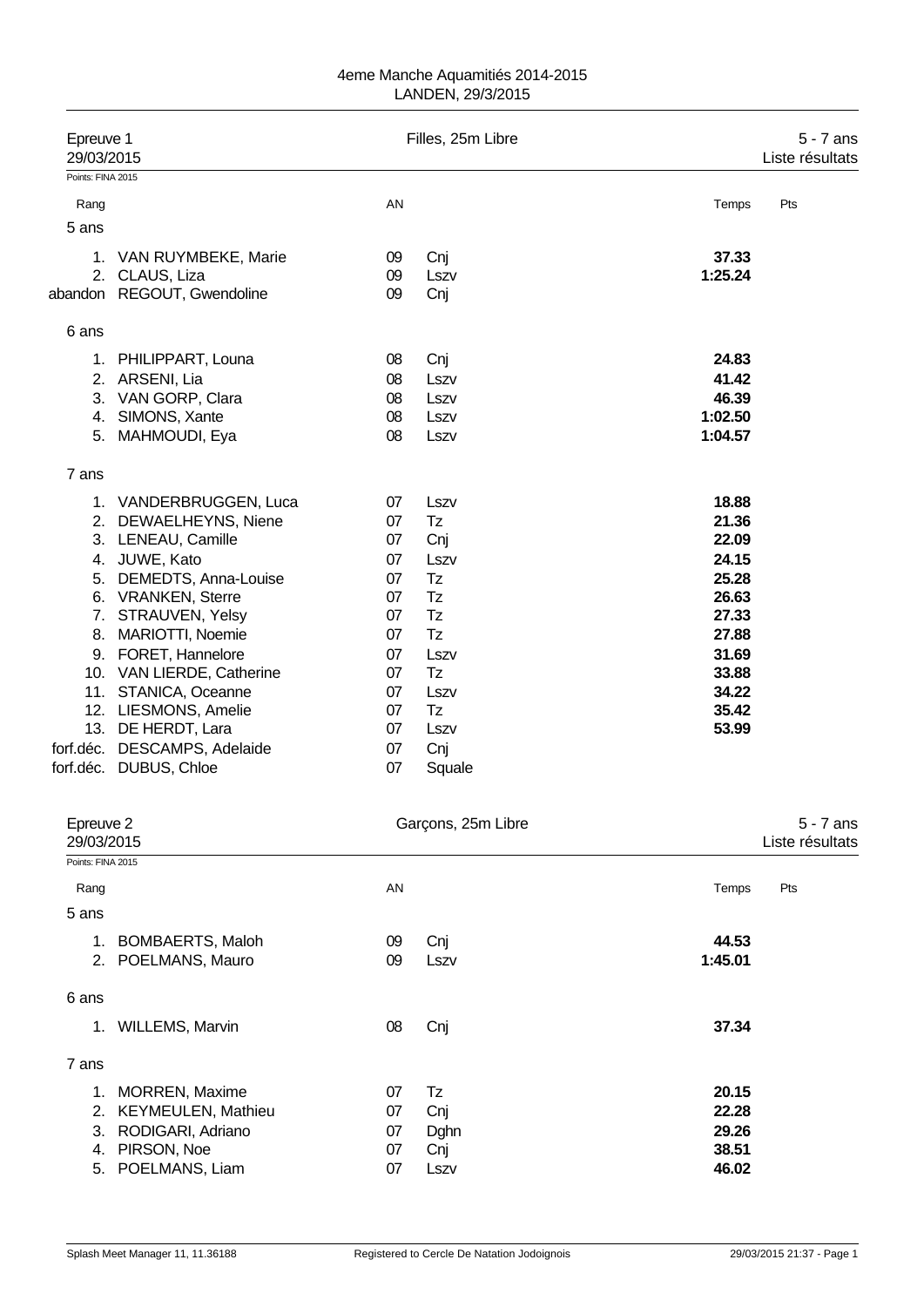| Epreuve 3<br>29/03/2015<br>Points: FINA 2015  |                                                                                                                                               |                                        | Filles, 50m Libre                                  |                                                          | 8 - 12 ans<br>Liste résultats |  |
|-----------------------------------------------|-----------------------------------------------------------------------------------------------------------------------------------------------|----------------------------------------|----------------------------------------------------|----------------------------------------------------------|-------------------------------|--|
|                                               |                                                                                                                                               |                                        |                                                    |                                                          |                               |  |
| Rang                                          |                                                                                                                                               | AN                                     |                                                    | Temps                                                    | Pts                           |  |
| 8 ans                                         |                                                                                                                                               |                                        |                                                    |                                                          |                               |  |
|                                               | 1. ETIENNE, Constance<br>2. RAPPE, Shiffra<br>3. DARQUENNES, Leena<br>4. BURNIAUX, Clemence                                                   | 06<br>06<br>06<br>06                   | Cnj<br>Cnj<br>Tz<br>Cnj                            | 48.77<br>49.08<br>50.41<br>54.39                         |                               |  |
|                                               | 5. BRASSEUR, Lea                                                                                                                              | 06                                     | Lszv                                               | 54.97                                                    |                               |  |
|                                               | 6. BOMBAERS, Elouane<br>7. HUTS, Kelly<br>8. VAN GORP, Emma<br>forf.nd. NECKEBROECK, Eva                                                      | 06<br>06<br>06<br>06                   | Cnj<br>Tz<br>Lszv<br>Lszv                          | 1:05.26<br>1:18.22<br>1:30.17                            |                               |  |
| 9 ans                                         |                                                                                                                                               |                                        |                                                    |                                                          |                               |  |
| 1.                                            | DROSSART, Lotte                                                                                                                               | 05                                     | Tz                                                 | 53.60                                                    |                               |  |
| 10 ans                                        |                                                                                                                                               |                                        |                                                    |                                                          |                               |  |
|                                               | 1. KEYMEULEN, Estelle<br>2. GUEREZ, Victoria<br>3. BURNIAUX, Manon<br>4. JACQUART, Valentine<br>forf.nd. STANICA, Estelle                     | 04<br>04<br>04<br>04<br>04             | Cnj<br>Cnj<br>Cnj<br>Cnj<br>Lszv                   | 43.73<br>50.43<br>51.94<br>1:09.65                       |                               |  |
| 11 ans                                        |                                                                                                                                               |                                        |                                                    |                                                          |                               |  |
| 3.                                            | 1. COPPIETERS, Marie-Benedicte<br>2. HOECK, Gladys<br>SIMON, Clementine<br>forf.déc. DUSART, Camille                                          | 03<br>03<br>03<br>03                   | Cnj<br>Cnj<br>Squale<br>Cnj                        | 41.66<br>50.01<br>1:03.82                                |                               |  |
| 12 ans                                        |                                                                                                                                               |                                        |                                                    |                                                          |                               |  |
|                                               | forf.déc. DETHIER, Coralie                                                                                                                    | 02                                     | Squale                                             |                                                          |                               |  |
| Epreuve 4<br>29/03/2015<br>Points: FINA 2015  |                                                                                                                                               |                                        | Garçons, 50m Libre                                 |                                                          | 8 - 12 ans<br>Liste résultats |  |
| Rang                                          |                                                                                                                                               | AN                                     |                                                    | Temps                                                    | Pts                           |  |
| 8 ans                                         |                                                                                                                                               |                                        |                                                    |                                                          |                               |  |
| 1.<br>2.<br>3.<br>4.<br>5.<br>6.<br>forf.déc. | FIORELLO, Florian<br>DUPONT, Alexandre<br>JACQUART, Mathias<br>VANLAER, Mathijs<br>REGOUT, Gatien<br>WINNEPENNINCKX, Ferre<br>DETHIER, Nathan | 06<br>06<br>06<br>06<br>06<br>06<br>06 | Dghn<br>Dghn<br>Cnj<br>Lszv<br>Cnj<br>Tz<br>Squale | 46.35<br>48.53<br>58.71<br>1:00.85<br>1:03.47<br>1:10.69 |                               |  |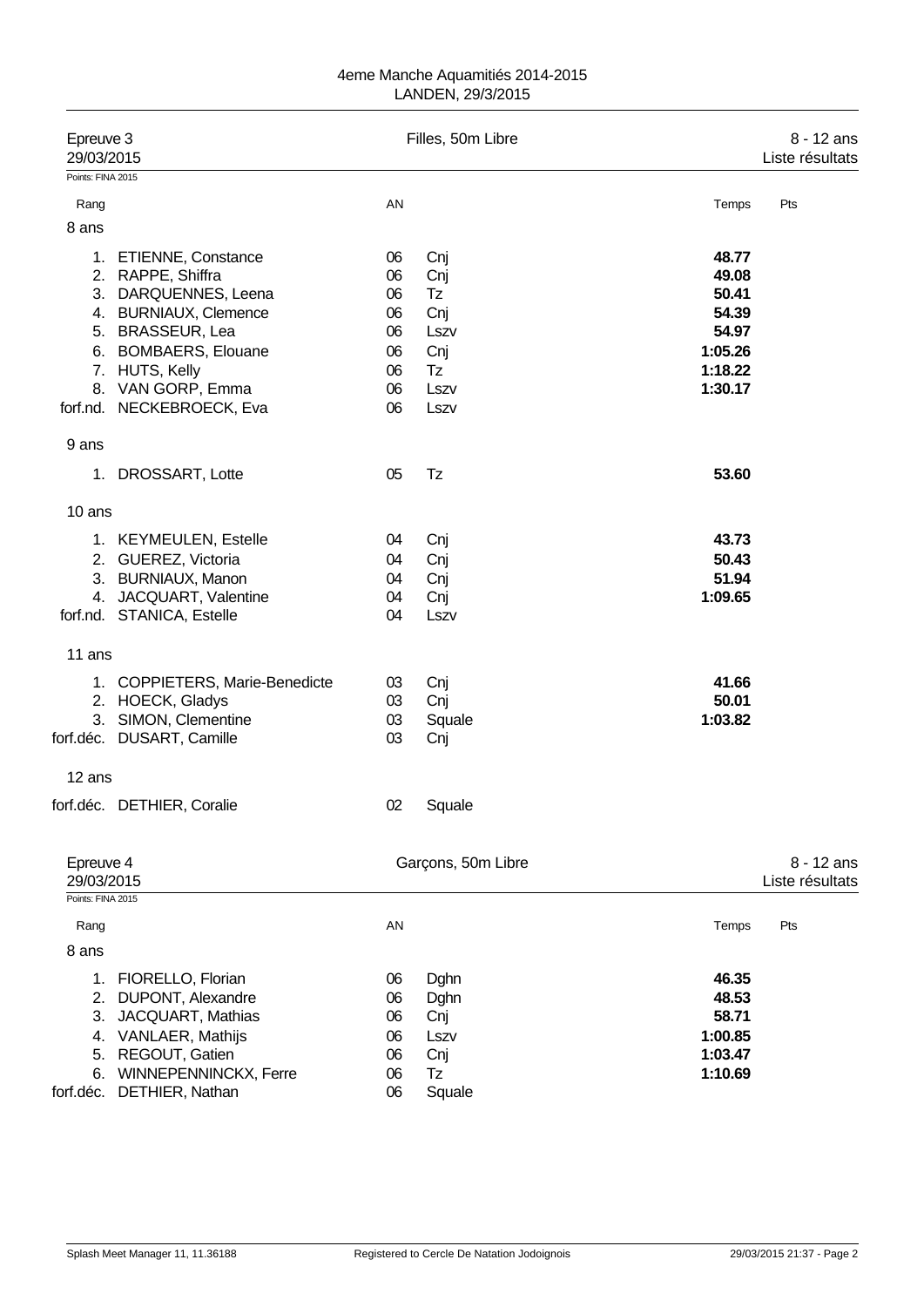# Epreuve 4, Garçons, 50m Libre

| ۰. | ×<br>×<br>٧ |
|----|-------------|
|----|-------------|

| <b>FEYAERTS, Floris</b><br>1.<br>PIRSON, Gabriel<br>2.<br>MARCHAL, Daan<br>3.<br>BASTEYNS, Jef<br>4.<br>DEPRE, HADRIEN<br>5. | 05<br>05<br>05<br>05<br>05 | Tz<br>Cnj<br>Tz<br>Tz<br>Cnj | 49.06<br>50.97<br>52.93<br>57.91<br>1:32.59 |  |
|------------------------------------------------------------------------------------------------------------------------------|----------------------------|------------------------------|---------------------------------------------|--|
| 10 ans                                                                                                                       |                            |                              |                                             |  |
| 1. BARBIER, Vincent                                                                                                          | 04                         | Squale                       | 40.44                                       |  |
| 2. TUMMERS, Emilien                                                                                                          | 04                         | Cnj                          | 52.46                                       |  |
| 11 ans                                                                                                                       |                            |                              |                                             |  |
| <b>BUISSON, Paul-Henri</b><br>1.                                                                                             | 03                         | Cnj                          | 44.95                                       |  |
| DRIESSENS, Arthur<br>2.                                                                                                      | 03                         | Cnj                          | 45.20                                       |  |
| DROSSART, Kobe<br>3.                                                                                                         | 03                         | Tz                           | 50.10                                       |  |
| 12 ans                                                                                                                       |                            |                              |                                             |  |
| 1. MALEVE, Mathias                                                                                                           | 02                         | Cnj                          | 36.87                                       |  |
| 2. LEPERE, Victor                                                                                                            | 02                         | Squale                       | 37.90                                       |  |
|                                                                                                                              |                            |                              |                                             |  |

| Epreuve 5<br>29/03/2015 |                                                                                                                                                                                                                                                 |                                                          | Filles, 100m Brasse                                                      |                                                                                      |     |                 | $8 - 12$ ans<br>Liste résultats |  |
|-------------------------|-------------------------------------------------------------------------------------------------------------------------------------------------------------------------------------------------------------------------------------------------|----------------------------------------------------------|--------------------------------------------------------------------------|--------------------------------------------------------------------------------------|-----|-----------------|---------------------------------|--|
|                         | Points: FINA 2015                                                                                                                                                                                                                               |                                                          |                                                                          |                                                                                      |     |                 |                                 |  |
| Rang                    |                                                                                                                                                                                                                                                 | AN                                                       |                                                                          | Temps                                                                                | Pts | 50 <sub>m</sub> | 100m                            |  |
| 8 ans                   |                                                                                                                                                                                                                                                 |                                                          |                                                                          |                                                                                      |     |                 |                                 |  |
|                         | 1. VANDERBRUGGEN, Lena<br>2. BOMBAERS, Elouane                                                                                                                                                                                                  | 06<br>06                                                 | Lszv<br>Cnj                                                              | 1:51.78<br>2:40.80                                                                   |     |                 |                                 |  |
| 9 ans                   |                                                                                                                                                                                                                                                 |                                                          |                                                                          |                                                                                      |     |                 |                                 |  |
|                         | 1. JOSSART, Luka<br>2. DE MEESTER, Celia<br>3. SUFFELEERS, Maren<br>4. LIESMONS, Jolien                                                                                                                                                         | 05<br>05<br>05<br>05                                     | Tz<br>Cnj<br>Tz<br>Tz                                                    | 1:59.18<br>1:59.60<br>2:05.80<br>2:08.20                                             |     |                 |                                 |  |
| 10 ans                  |                                                                                                                                                                                                                                                 |                                                          |                                                                          |                                                                                      |     |                 |                                 |  |
|                         | 1. VAN CASTER, Celia<br>2. KALUT, Vianne<br>3. BOUX, Jana<br>4. VAN RUYMBEKE, Julie<br>5. DORCHAIN, Marion<br>6. VRANKEN, Rune<br>7. VAN DEN BEMPT, Anna<br>8. JACQUART, Valentine<br>forf.nd. GUEREZ, Victoria<br>forf.déc. DESCAMPS, Eleonore | 04<br>04<br>04<br>04<br>04<br>04<br>04<br>04<br>04<br>04 | Cnj<br><b>Tz</b><br>Tz<br>Cnj<br>Squale<br>Tz<br>Tz<br>Cnj<br>Cnj<br>Cnj | 1:41.04<br>1:45.56<br>1:46.04<br>1:46.66<br>1:50.23<br>1:56.71<br>2:12.84<br>2:34.43 |     |                 |                                 |  |
| 11 ans                  |                                                                                                                                                                                                                                                 |                                                          |                                                                          |                                                                                      |     |                 |                                 |  |
| 2.<br>3.<br>5.          | 1. HUBACOVA, Caroline<br>DESCAMPS, Aglae<br><b>BURTON, Ameline</b><br>4. REYNDERS, Mathilde<br>COPPIETERS, Marie-Benedicte03<br>6. LEMAITRE, Celia                                                                                              | 03<br>03<br>03<br>03<br>03                               | Cnj<br>Cnj<br>Squale<br>Tz<br>Cnj<br>Squale                              | 1:42.83<br>1:43.13<br>1:43.94<br>1:51.58<br>1:51.63<br>1:59.98                       |     |                 |                                 |  |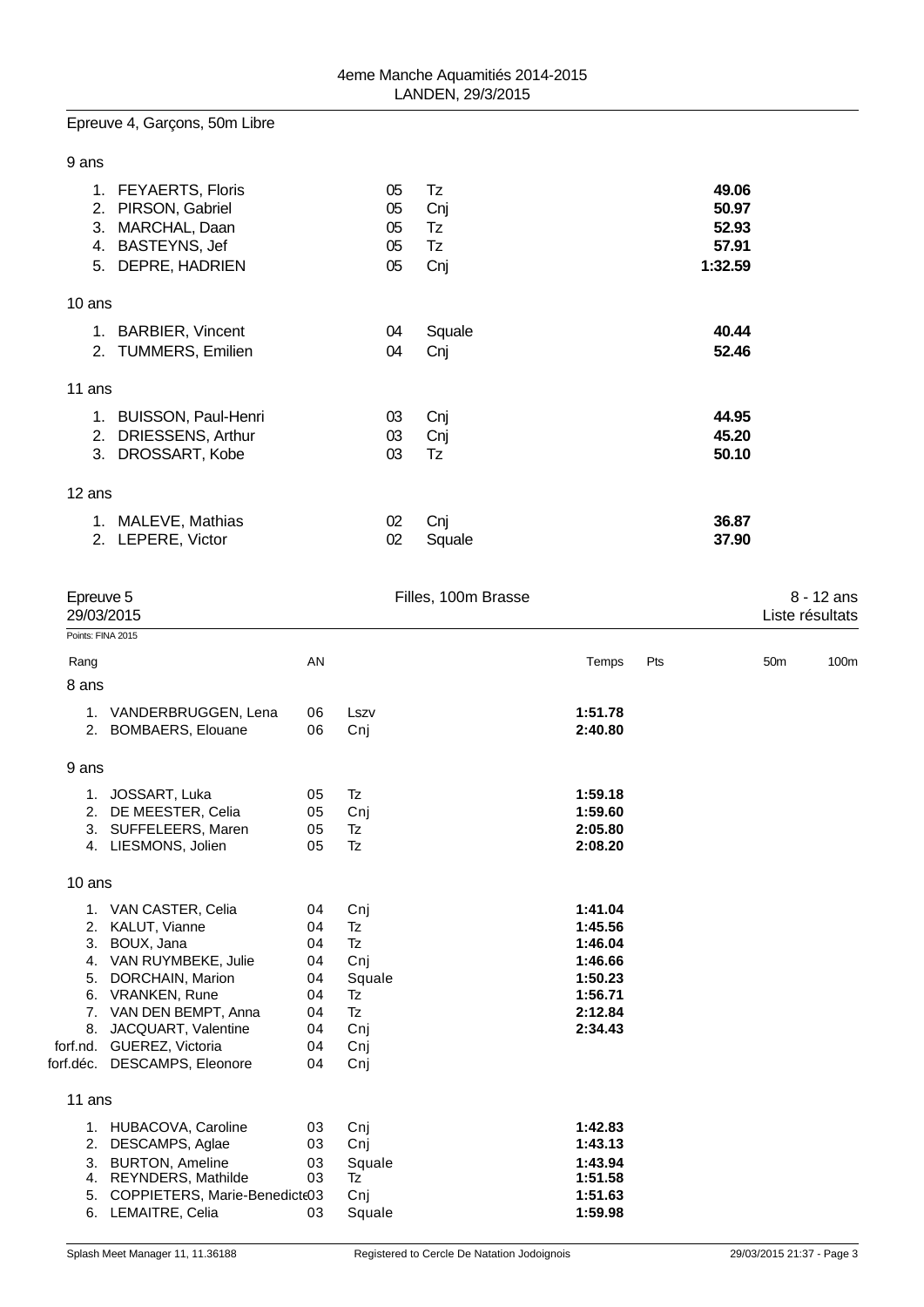|                   | Epreuve 5, Filles, 100m Brasse, 11 ans       |          |                      |                    |     |                 |              |
|-------------------|----------------------------------------------|----------|----------------------|--------------------|-----|-----------------|--------------|
| Rang              |                                              | AN       |                      | Temps              | Pts | 50 <sub>m</sub> | 100m         |
|                   | 7. HOECK, Gladys                             | 03       | Cnj                  | 2:03.31            |     |                 |              |
| 12 ans            |                                              |          |                      |                    |     |                 |              |
|                   | 1. HOUTEKIE, Keo                             | 02       | Cnj                  | 1:43.80            |     |                 |              |
|                   | 2. JADOUL, Olivia                            | 02       | Cnj                  | 1:46.02            |     |                 |              |
|                   | 3. DE RAET, Lincey                           | 02       | Cnj                  | 1:54.21            |     |                 |              |
| Epreuve 6         |                                              |          | Garçons, 100m Brasse |                    |     |                 | $8 - 12$ ans |
|                   | 29/03/2015                                   |          |                      |                    |     | Liste résultats |              |
| Points: FINA 2015 |                                              |          |                      |                    |     |                 |              |
| Rang<br>8 ans     |                                              | AN       |                      | Temps              | Pts | 50 <sub>m</sub> | 100m         |
|                   | 1. PARDON, Lennert                           | 06       | Tz                   | 1:59.50            |     |                 |              |
|                   | 2. VAN RUYMBEKE, Thomas                      | 06       | Cnj                  | 2:07.32            |     |                 |              |
| 9 ans             |                                              |          |                      |                    |     |                 |              |
|                   | 1. DECORTE, Lucien                           | 05       | Cnj                  | 1:43.42            |     |                 |              |
|                   | 2. RAPPE, Louis                              | 05       | Cnj                  | 1:50.80            |     |                 |              |
|                   | 3. LOMBARD, Thomas                           | 05       | Cnj                  | 1:55.06            |     |                 |              |
|                   | 4. PIRSON, Gabriel                           | 05       | Cnj                  | 2:06.18            |     |                 |              |
| 5.                | DENIS, Killian                               | 05       | Cnj                  | 2:15.02            |     |                 |              |
|                   | 6. FARAG, Yolan                              | 05       | Dghn                 | 2:33.80            |     |                 |              |
| 10 ans            |                                              |          |                      |                    |     |                 |              |
|                   | 1. DUPONT, Sebastien                         | 04       | Dghn                 | 1:47.82            |     |                 |              |
|                   | 2. VANDERBRUGGEN, Arjen                      | 04       | Lszv                 | 1:49.30            |     |                 |              |
| 3.                | DOLHEN, Thibaut                              | 04       | Cnj                  | 1:53.89            |     |                 |              |
| 4.                | JUWE, Arne                                   | 04       | Lszv                 | 2:04.66            |     |                 |              |
| 5.                | LEPETIT, Maximilien                          | 04       | Dghn                 | 2:05.47            |     |                 |              |
| 6.<br>7.          | <b>TUMMERS, Emilien</b><br>SAMBUCO, Cederick | 04<br>04 | Cnj<br>Lszv          | 2:21.58<br>2:25.94 |     |                 |              |
|                   |                                              |          |                      |                    |     |                 |              |
| 11 ans            |                                              |          |                      |                    |     |                 |              |
|                   | 1. PALERMO, Florian                          | 03       | Dghn                 | 1:46.85            |     |                 |              |
| 2.                | HOUART, Noah                                 | 03       | Dghn                 | 1:59.23            |     |                 |              |
| 3.                | BUISSON, Paul-Henri                          | 03       | Cnj                  | 1:59.48            |     |                 |              |
| 4.<br>5.          | FIORELLO, Loic<br>QUARANTA, Matteo           | 03<br>03 | Dghn<br>Dghn         | 2:01.83<br>2:06.94 |     |                 |              |
| 12 ans            |                                              |          |                      |                    |     |                 |              |
|                   |                                              |          |                      |                    |     |                 |              |
| 2.                | 1. DOLHEN, Clement<br><b>TUMMERS, Simon</b>  | 02       | Cnj                  | 1:41.47            |     |                 |              |
| 3.                | HANON, Adrien                                | 02<br>02 | Cnj<br>Cnj           | 1:48.73<br>1:51.26 |     |                 |              |
| 4.                | DE MEESTER, Boris                            | 02       | Cnj                  | 1:51.32            |     |                 |              |
|                   |                                              |          |                      |                    |     |                 |              |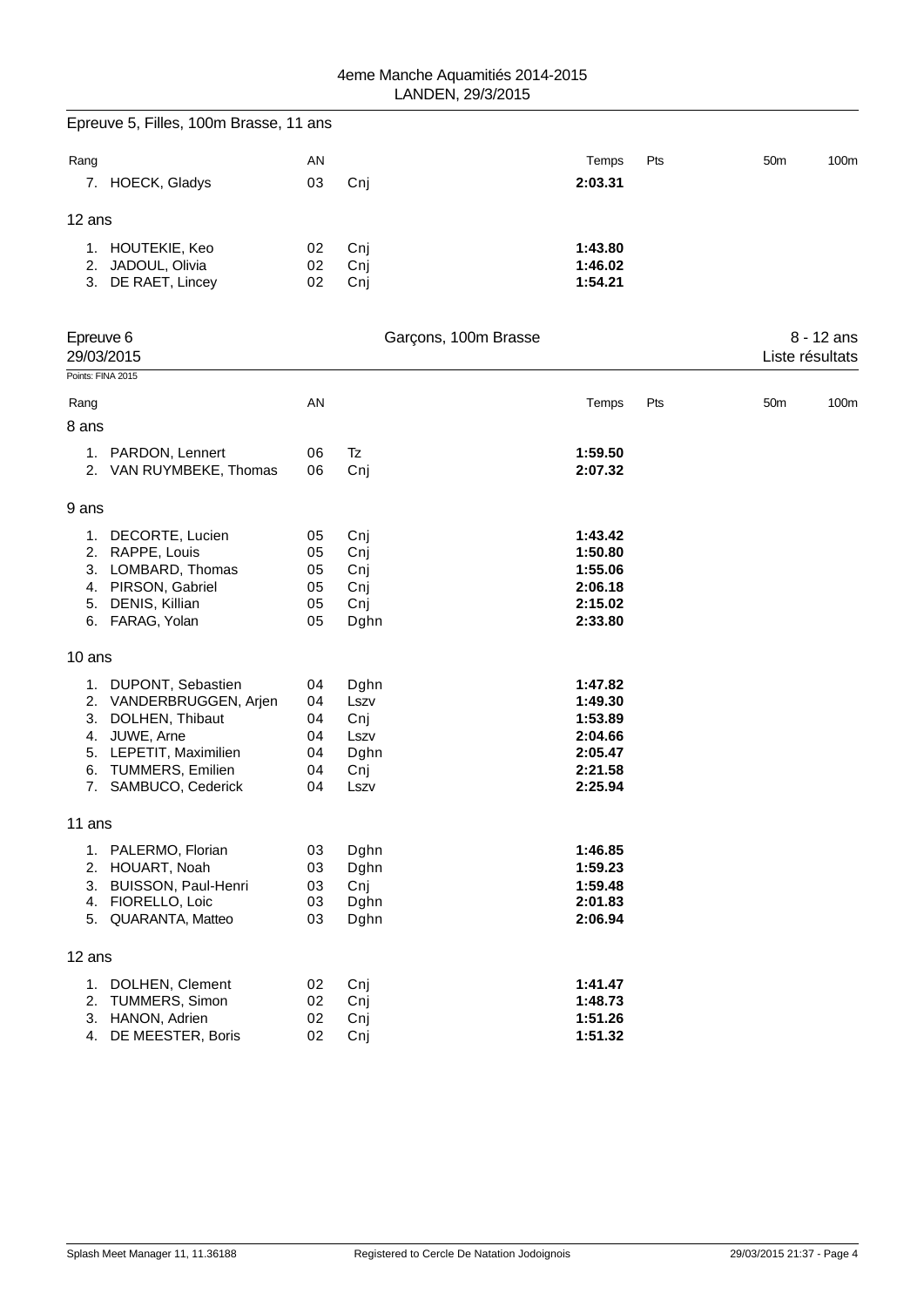|                         | Epreuve 7<br>29/03/2015                 |          | Filles, 50m Libre  |                    | $5 - 7$ ans<br>Liste résultats |
|-------------------------|-----------------------------------------|----------|--------------------|--------------------|--------------------------------|
| Points: FINA 2015       |                                         |          |                    |                    |                                |
| Rang                    |                                         | AN       |                    | Temps              | Pts                            |
| 5 ans                   |                                         |          |                    |                    |                                |
|                         |                                         |          |                    |                    |                                |
|                         | 1. VAN RUYMBEKE, Marie                  | 09       | Cnj                | 1:30.90<br>2:09.21 |                                |
|                         | 2. REGOUT, Gwendoline<br>3. CLAUS, Liza | 09<br>09 | Cnj                | 2:33.43            |                                |
|                         |                                         |          | Lszv               |                    |                                |
| 6 ans                   |                                         |          |                    |                    |                                |
|                         | 1. PHILIPPART, Louna                    | 08       | Cnj                | 59.60              |                                |
|                         | 2. ARSENI, Lia                          | 08       | Lszv               | 1:33.01            |                                |
| 3.                      | SIMONS, Xante                           | 08       | Lszv               | 1:56.16            |                                |
|                         | 4. VAN GORP, Clara                      | 08       | Lszv               | 2:08.84            |                                |
|                         | 5. MAHMOUDI, Eya                        | 08       | Lszv               | 2:37.37            |                                |
| 7 ans                   |                                         |          |                    |                    |                                |
|                         | 1. VANDERBRUGGEN, Luca                  | 07       | Lszv               | 44.63              |                                |
|                         | 2. DEWAELHEYNS, Niene                   | 07       | Tz                 | 53.31              |                                |
|                         | 3. LENEAU, Camille                      | 07       | Cnj                | 54.47              |                                |
|                         | 4. JUWE, Kato                           | 07       | Lszv               | 1:00.79            |                                |
|                         | 5. MARIOTTI, Noemie                     | 07       | Tz                 | 1:01.64            |                                |
|                         | 6. DEMEDTS, Anna-Louise                 | 07       | Tz                 | 1:03.68            |                                |
|                         | 7. VRANKEN, Sterre                      | 07       | Tz                 | 1:06.32            |                                |
|                         | 8. STRAUVEN, Yelsy                      | 07       | Tz                 | 1:06.70            |                                |
|                         | 9. STANICA, Oceanne                     | 07       | Lszv               | 1:13.04            |                                |
|                         | 10. FORET, Hannelore                    | 07       | Lszv               | 1:16.95            |                                |
|                         | 11. LIESMONS, Amelie                    | 07       | Tz                 | 1:22.82            |                                |
|                         | 12. VAN LIERDE, Catherine               | 07       | Tz                 | 1:22.96            |                                |
|                         | 13. DE HERDT, Lara                      | 07       | Lszv               | 1:37.54            |                                |
|                         | forf.déc. DESCAMPS, Adelaide            | 07       | Cnj                |                    |                                |
|                         | forf.déc. DUBUS, Chloe                  | 07       | Squale             |                    |                                |
|                         |                                         |          |                    |                    |                                |
| Epreuve 8<br>29/03/2015 |                                         |          | Garçons, 50m Libre |                    | $5 - 7$ ans<br>Liste résultats |
| Points: FINA 2015       |                                         |          |                    |                    |                                |
| Rang                    |                                         | AN       |                    | Temps              | Pts                            |
| 5 ans                   |                                         |          |                    |                    |                                |
| 1.                      | POELMANS, Mauro                         | 09       | Lszv               | 3:05.75            |                                |
| 7 ans                   |                                         |          |                    |                    |                                |

| 1. MORREN, Maxime     | $07 \quad Tz$ |       | 49.81   |
|-----------------------|---------------|-------|---------|
| 2. KEYMEULEN, Mathieu | 07            | - Cni | 55.81   |
| 3. RODIGARI, Adriano  | 07            | Dahn  | 1:09.96 |
| 4. POELMANS, Liam     | 07            | LSZV  | 1:52.79 |
|                       |               |       |         |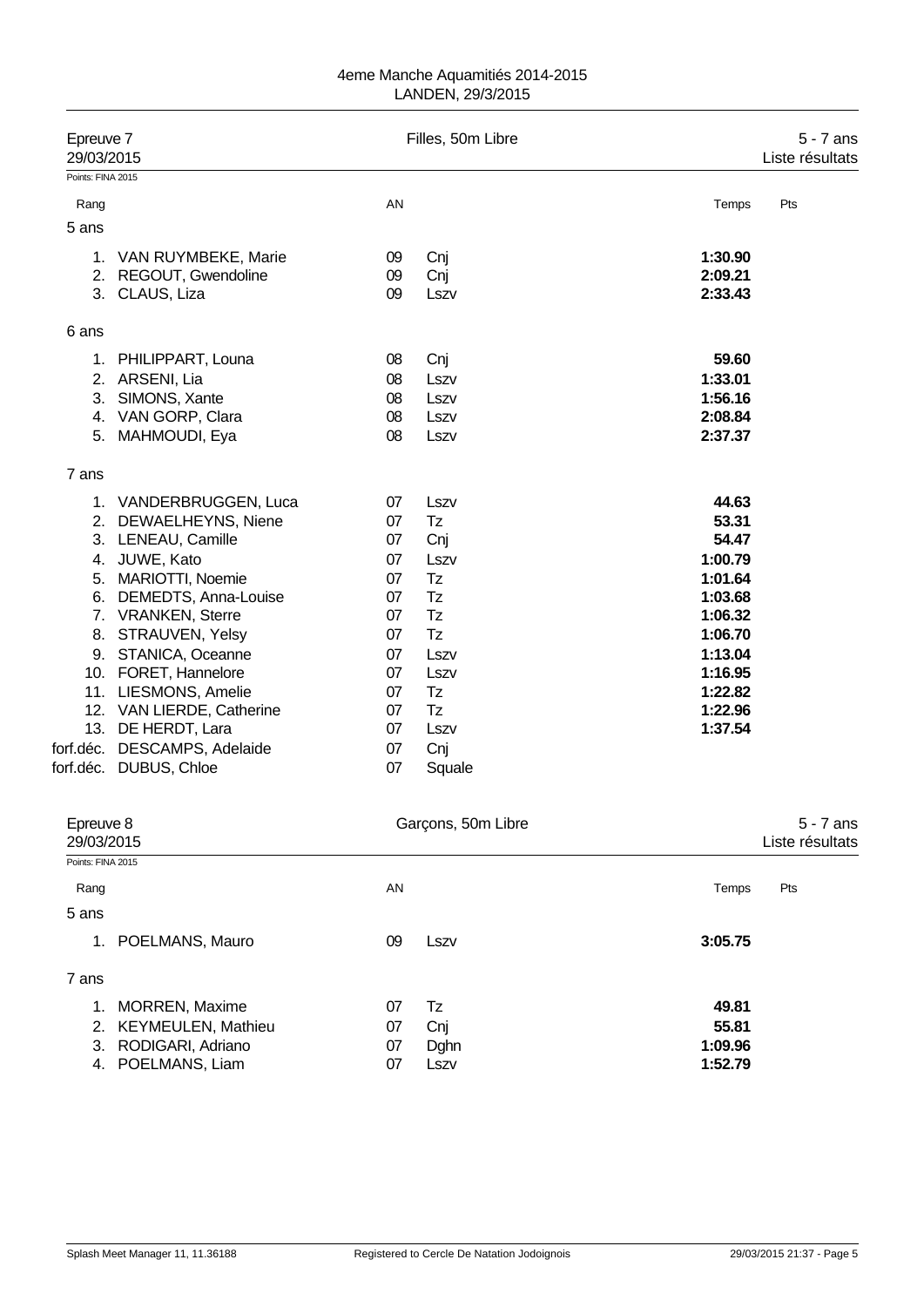| Epreuve 9<br>29/03/2015    |                                                                                                                                                                                           |                                              | Filles, 50m Dos                                        | 8 - 12 ans<br>Liste résultats                                       |                               |  |
|----------------------------|-------------------------------------------------------------------------------------------------------------------------------------------------------------------------------------------|----------------------------------------------|--------------------------------------------------------|---------------------------------------------------------------------|-------------------------------|--|
| Points: FINA 2015          |                                                                                                                                                                                           |                                              |                                                        |                                                                     |                               |  |
| Rang                       |                                                                                                                                                                                           | AN                                           |                                                        | Temps                                                               | Pts                           |  |
| 8 ans                      |                                                                                                                                                                                           |                                              |                                                        |                                                                     |                               |  |
| 1.<br>6.                   | VANDERBRUGGEN, Lena<br>2. DARQUENNES, Leena<br>3. ETIENNE, Constance<br>4. BURNIAUX, Clemence<br>5. BRASSEUR, Lea<br><b>HUTS, Kelly</b><br>7. VAN GORP, Emma<br>forf.nd. NECKEBROECK, Eva | 06<br>06<br>06<br>06<br>06<br>06<br>06<br>06 | Lszv<br>Tz<br>Cnj<br>Cnj<br>Lszv<br>Tz<br>Lszv<br>Lszv | 48.56<br>52.51<br>54.77<br>1:00.14<br>1:01.32<br>1:17.65<br>1:28.50 |                               |  |
| 9 ans                      |                                                                                                                                                                                           |                                              |                                                        |                                                                     |                               |  |
| 1.<br>2.<br>3.<br>4.       | JOSSART, Luka<br>SUFFELEERS, Maren<br>LIESMONS, Jolien<br>DROSSART, Lotte                                                                                                                 | 05<br>05<br>05<br>05                         | Tz<br>Tz<br>Tz<br>Tz                                   | 51.90<br>57.07<br>1:00.94<br>1:07.47                                |                               |  |
| 10 ans                     |                                                                                                                                                                                           |                                              |                                                        |                                                                     |                               |  |
| 3.<br>5.                   | 1. VRANKEN, Rune<br>2. KEYMEULEN, Estelle<br>DORCHAIN, Marion<br>4. VAN DEN BEMPT, Anna<br><b>BURNIAUX, Manon</b><br>forf.nd. STANICA, Estelle                                            | 04<br>04<br>04<br>04<br>04<br>04             | Tz<br>Cnj<br>Squale<br>Tz<br>Cnj<br>Lszv               | 51.16<br>52.48<br>54.51<br>1:00.86<br>1:03.47                       |                               |  |
| 11 ans                     |                                                                                                                                                                                           |                                              |                                                        |                                                                     |                               |  |
| 2.<br>3.                   | 1. BURTON, Ameline<br>SIMON, Clementine<br>REYNDERS, Mathilde<br>4. LEMAITRE, Celia<br>forf.déc. DUSART, Camille                                                                          | 03<br>03<br>03<br>03<br>03                   | Squale<br>Squale<br>Tz<br>Squale<br>Cnj                | 54.24<br>1:00.51<br>1:00.72<br>1:05.83                              |                               |  |
| Epreuve 10<br>29/03/2015   |                                                                                                                                                                                           |                                              | Garçons, 50m Dos                                       |                                                                     | 8 - 12 ans<br>Liste résultats |  |
| Points: FINA 2015          |                                                                                                                                                                                           |                                              |                                                        |                                                                     |                               |  |
| Rang<br>8 ans              |                                                                                                                                                                                           | AN                                           |                                                        | Temps                                                               | Pts                           |  |
| 2.<br>3.<br>4.<br>5.<br>6. | 1. DUPONT, Alexandre<br>FIORELLO, Florian<br>JACQUART, Mathias<br>VANLAER, Mathijs<br>REGOUT, Gatien<br>WINNEPENNINCKX, Ferre                                                             | 06<br>06<br>06<br>06<br>06<br>06             | Dghn<br>Dghn<br>Cnj<br>Lszv<br>Cnj<br>Tz               | 51.94<br>54.39<br>1:05.86<br>1:14.26<br>1:17.85<br>1:19.77          |                               |  |
| 9 ans                      |                                                                                                                                                                                           |                                              |                                                        |                                                                     |                               |  |
| 1.<br>2.                   | <b>FEYAERTS, Floris</b><br>MARCHAL, Daan<br>3. BASTEYNS, Jef                                                                                                                              | 05<br>05<br>05                               | Tz<br>Tz<br>Tz                                         | 1:02.43<br>1:07.22<br>1:10.08                                       |                               |  |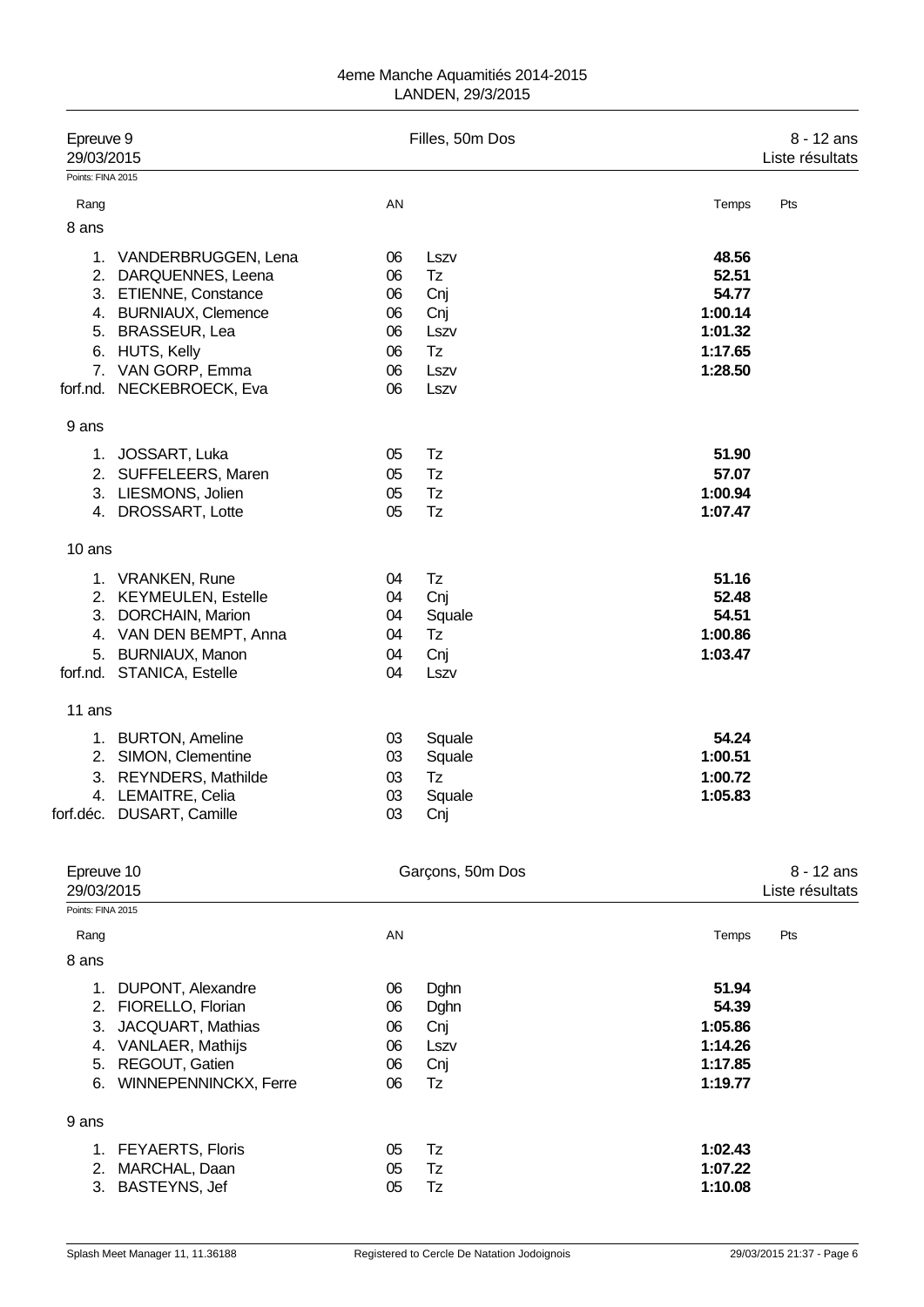# Epreuve 10, Garçons, 50m Dos

|        | 1. BARBIER, Vincent<br>2. JUWE, Arne<br>3. ETIENNE, JULES<br>4. DOLHEN, Thibaut<br>5. SAMBUCO, Cederick | 04<br>04<br>04<br>04<br>04 | Squale<br>Lszv<br>Cnj<br>Cnj<br>Lszv | 48.52<br>49.15<br>52.88<br>54.96<br>1:19.40 |
|--------|---------------------------------------------------------------------------------------------------------|----------------------------|--------------------------------------|---------------------------------------------|
| 11 ans |                                                                                                         |                            |                                      |                                             |
|        | 1. DRIESSENS, Arthur                                                                                    | 03                         | Cni                                  | 51.08                                       |
|        | 2. DROSSART, Kobe                                                                                       | 03                         | Tz                                   | 1:04.03                                     |
| 12 ans |                                                                                                         |                            |                                      |                                             |
|        | 1. LEPERE, Victor                                                                                       | 02                         | Squale                               | 48.22                                       |
|        | 2. TUMMERS, Simon                                                                                       | 02                         | Cnj                                  | 49.02                                       |

| Epreuve 11<br>29/03/2015 |                              |                | Filles, 400m Libre |     |                |                |         | 8 - 12 ans<br>Liste résultats |  |
|--------------------------|------------------------------|----------------|--------------------|-----|----------------|----------------|---------|-------------------------------|--|
| Points: FINA 2015        |                              |                |                    |     |                |                |         |                               |  |
| Rang                     |                              |                | AN                 |     |                |                | Temps   | Pts                           |  |
| 8 ans                    |                              |                |                    |     |                |                |         |                               |  |
| 1.                       | RAPPE, Shiffra               |                | 06                 | Cnj |                |                | 8:53.61 |                               |  |
|                          | 50m:                         | 150m:          |                    |     | 250m:          | 350m:          |         |                               |  |
|                          | 100m:                        | 200m:          |                    |     | 300m:          | 400m:          | 8:53.61 |                               |  |
| 9 ans                    |                              |                |                    |     |                |                |         |                               |  |
| 1.                       | DE MEESTER, Celia            |                | 05                 | Cnj |                |                | 7:30.52 |                               |  |
|                          | 50m:                         | 150m:          |                    |     | 250m:          | 350m:          |         |                               |  |
|                          | 100m:                        | 200m:          |                    |     | 300m:          | 400m:          | 7:30.52 |                               |  |
| 10 ans                   |                              |                |                    |     |                |                |         |                               |  |
|                          | 1. KALUT, Vianne             |                | 04                 | Tz  |                |                | 6:37.58 |                               |  |
|                          | 50m:                         | 150m:          |                    |     | 250m:          | 350m:          |         |                               |  |
|                          | 100m:                        | 200m:          |                    |     | 300m:          | 400m:          | 6:37.58 |                               |  |
|                          | 2. VAN RUYMBEKE, Julie       |                | 04                 | Cnj |                |                | 6:46.08 |                               |  |
|                          | 50m:<br>100m:                | 150m:<br>200m: |                    |     | 250m:<br>300m: | 350m:<br>400m: | 6:46.08 |                               |  |
|                          |                              |                |                    |     |                |                |         |                               |  |
|                          | 3. BOUX, Jana<br>50m:        | 150m:          | 04                 | Tz  | 250m:          | 350m:          | 7:05.38 |                               |  |
|                          | 100m:                        | 200m:          |                    |     | 300m:          | 400m:          | 7:05.38 |                               |  |
|                          | 4. VAN CASTER, Celia         |                | 04                 | Cnj |                |                | 7:31.54 |                               |  |
|                          | 50m:                         | 150m:          |                    |     | 250m:          | 350m:          |         |                               |  |
|                          | 100m:                        | 200m:          |                    |     | 300m:          | 400m:          | 7:31.54 |                               |  |
|                          | forf.déc. DESCAMPS, Eleonore |                | 04                 | Cnj |                |                |         |                               |  |
| 11 ans                   |                              |                |                    |     |                |                |         |                               |  |
| 1.                       | DESCAMPS, Aglae              |                | 03                 | Cnj |                |                | 6:27.87 |                               |  |
|                          | 50m:                         | 150m:          |                    |     | 250m:          | 350m:          |         |                               |  |
|                          | 100m:                        | 200m:          |                    |     | 300m:          | 400m:          | 6:27.87 |                               |  |
|                          | 2. HUBACOVA, Caroline        |                | 03                 | Cnj |                |                | 7:29.33 |                               |  |
|                          | 50m:<br>100m:                | 150m:<br>200m: |                    |     | 250m:<br>300m: | 350m:<br>400m: | 7:29.33 |                               |  |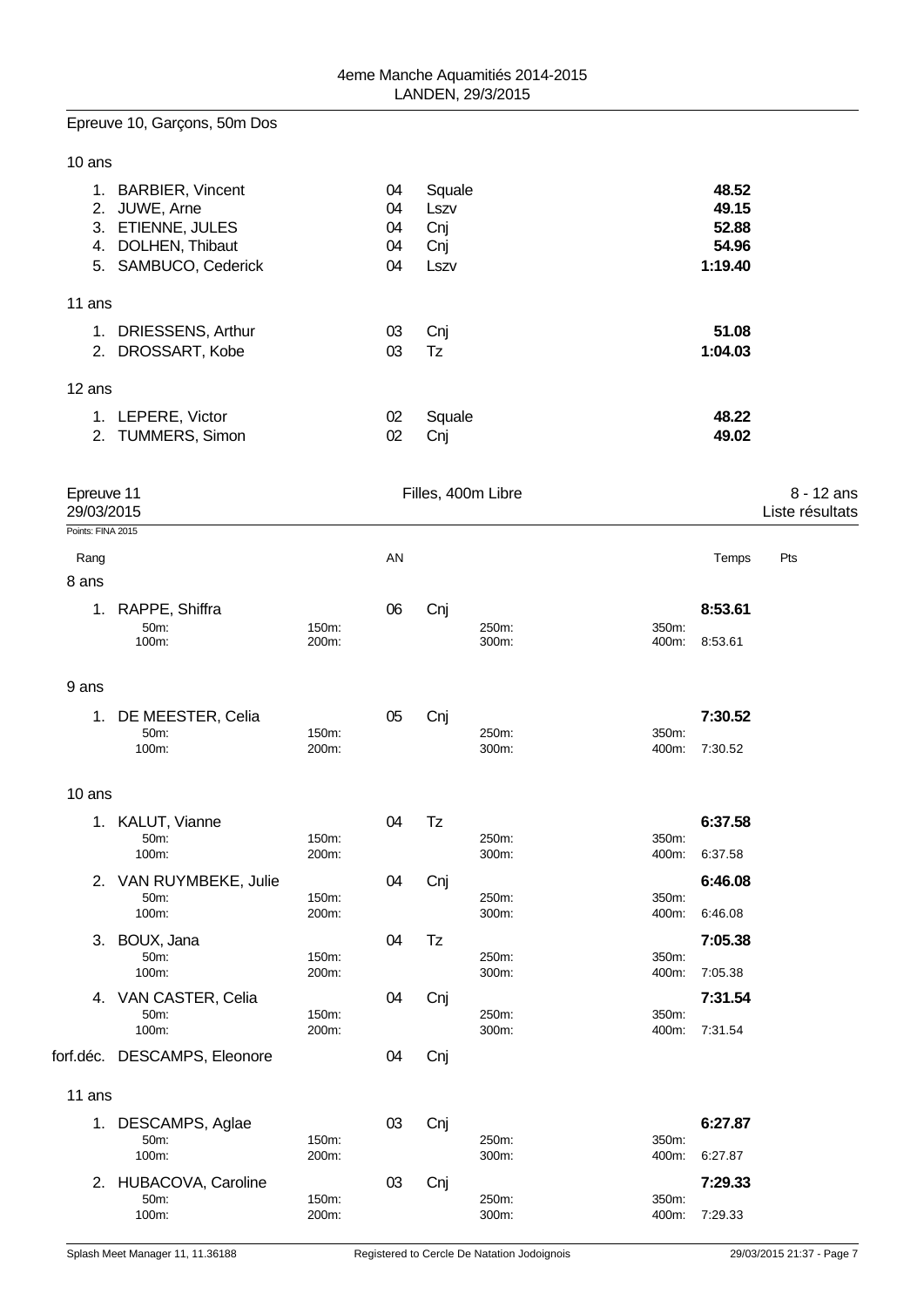# Epreuve 11, Filles, 400m Libre

## 12 ans

| JADOUL, Olivia<br>50m:<br>100m:      | 150m:<br>200m: | 02 | Cni | 250m:<br>300m: | 350m:<br>400m: | 6:51.36<br>6:51.36 |
|--------------------------------------|----------------|----|-----|----------------|----------------|--------------------|
| 2. DE RAET, Lincey<br>50m:<br>100m:  | 150m:<br>200m: | 02 | Cni | 250m:<br>300m: | 350m:<br>400m: | 6:53.04<br>6:53.04 |
| 3. HOUTEKIE, Keo<br>$50m$ :<br>100m: | 150m:<br>200m: | 02 | Cni | 250m:<br>300m: | 350m:<br>400m: | 6:53.15<br>6:53.15 |

|        | Epreuve 12<br>29/03/2015  |    |      | Garçons, 200m Libre |                 |      | Liste résultats | 8 - 12 ans |
|--------|---------------------------|----|------|---------------------|-----------------|------|-----------------|------------|
|        | Points: FINA 2015         |    |      |                     |                 |      |                 |            |
| Rang   |                           | AN |      | Temps Pts           | 50 <sub>m</sub> | 100m | 150m            | 200m       |
| 8 ans  |                           |    |      |                     |                 |      |                 |            |
|        | 1. PARDON, Lennert        | 06 | Tz   | 3:17.07             |                 |      |                 |            |
|        | 2. VAN RUYMBEKE, Thomas06 |    | Cnj  | 4:13.89             |                 |      |                 |            |
| 9 ans  |                           |    |      |                     |                 |      |                 |            |
|        | 1. DECORTE, Lucien        | 05 | Cnj  | 2:58.12             |                 |      |                 |            |
|        | 2. RAPPE, Louis           | 05 | Cnj  | 3:14.50             |                 |      |                 |            |
|        | 3. LOMBARD, Thomas        | 05 | Cnj  | 3:17.37             |                 |      |                 |            |
|        | 4. DENIS, Killian         | 05 | Cnj  | 4:41.88             |                 |      |                 |            |
|        | 5. FARAG, Yolan           | 05 | Dghn | 5:00.83             |                 |      |                 |            |
| 10 ans |                           |    |      |                     |                 |      |                 |            |
|        | 1. VANDERBRUGGEN, Arjer04 |    | Lszv | 3:15.80             |                 |      |                 |            |
|        | 2. DUPONT, Sebastien      | 04 | Dghn | 3:24.32             |                 |      |                 |            |
|        | 3. ETIENNE, JULES         | 04 | Cnj  | 3:33.10             |                 |      |                 |            |
|        | 4. LEPETIT, Maximilien    | 04 | Dghn | 3:47.94             |                 |      |                 |            |
| 11 ans |                           |    |      |                     |                 |      |                 |            |
|        | 1. QUARANTA, Matteo       | 03 | Dghn | 3:18.27             |                 |      |                 |            |
|        | 2. PALERMO, Florian       | 03 | Dghn | 3:25.38             |                 |      |                 |            |
|        | 3. FIORELLO, Loic         | 03 | Dghn | 3:28.51             |                 |      |                 |            |
|        | 4. HOUART, Noah           | 03 | Dghn | 3:46.07             |                 |      |                 |            |
| 12 ans |                           |    |      |                     |                 |      |                 |            |
|        | 1. DOLHEN, Clement        | 02 | Cnj  | 2:56.96             |                 |      |                 |            |
|        | 2. HANON, Adrien          | 02 | Cnj  | 3:06.00             |                 |      |                 |            |
|        | 3. DE MEESTER, Boris      | 02 | Cnj  | 3:33.14             |                 |      |                 |            |
|        | forf.nd. MALEVE, Mathias  | 02 | Cnj  |                     |                 |      |                 |            |